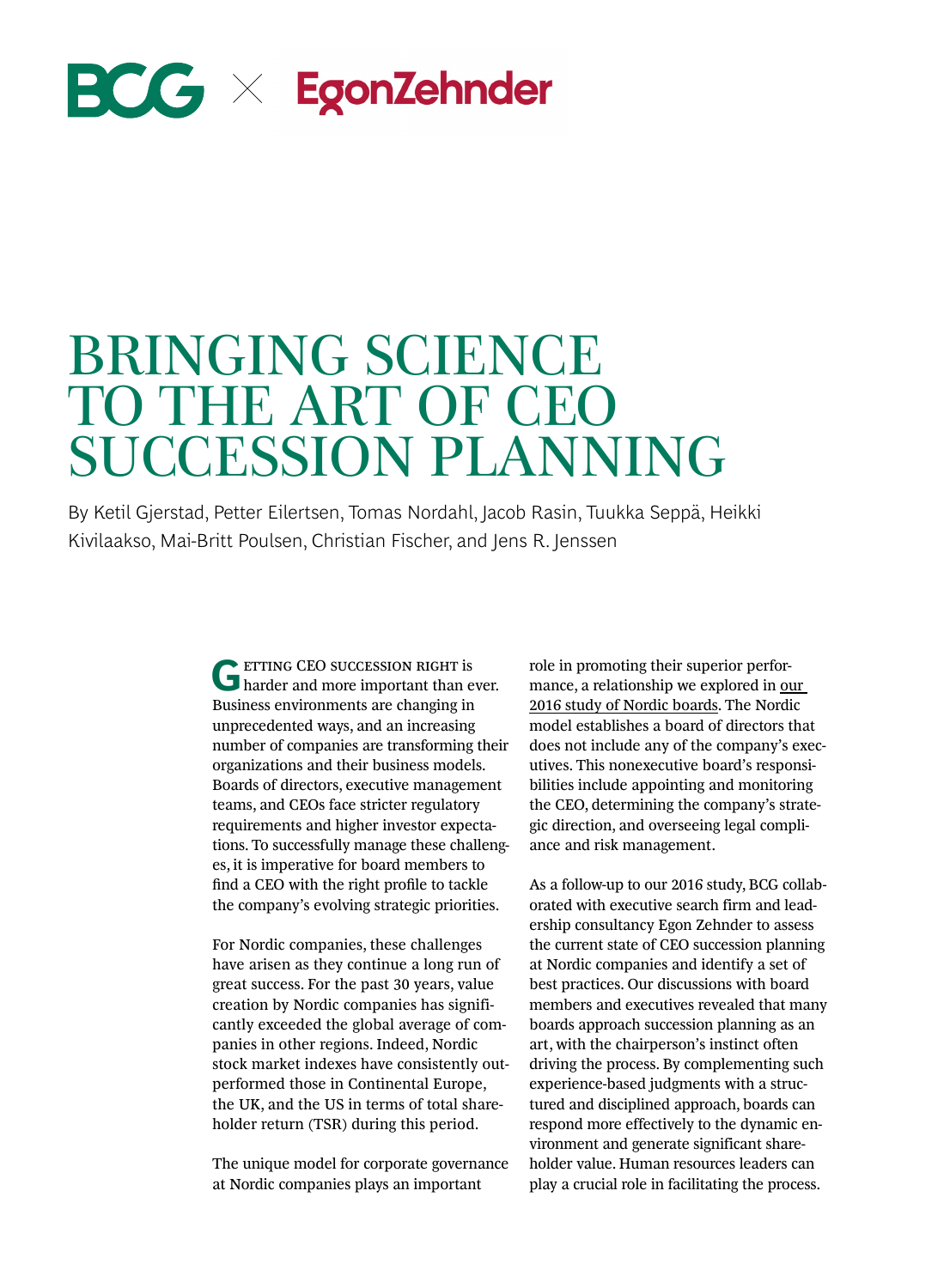# Why Succession Planning Is More Important Than Ever

From May 2017 through September 2018, BCG and Egon Zehnder interviewed more than 70 executives and board members of companies in the four Nordic countries and surveyed approximately 400 people in these roles. We also analyzed the performance of the four most recent CEOs of the 20 largest public companies located in each Nordic country. Although the research considered only Nordic companies, we believe that our findings are relevant globally.

Three main findings from our study point to the need for boards to raise their game in succession planning.

#### **THE REQUIRED SKILL SET FOR CEOS IS RAPIDLY CHANGING**

Fast-changing business conditions make it challenging for a board to match the CEO's capabilities to the company's strategic priorities. Our latest survey of Nordic executives and board members revealed a significant shift in key priorities since our last study. Respondents in the latest study assigned greater importance to digital strategy and innovation than those in the first study, while assigning diminished importance to operational efficiency and structural growth. The shift in priorities means that it is increasingly important for companies to have a CEO who can spearhead the

development of new business models and products and lead the organization into new markets.

However, while digital is the dominant strategic theme today, other priorities will likely emerge. A Norwegian CEO emphasized that it is important to ask, "What will we look like in five years and what capabilities are needed?" Boards need to stay ahead of changing strategic priorities and ensure that the CEO has the capabilities required to help the company make course corrections. As a Norwegian CEO explained, "The important leadership qualities for us going forward are knowledge of digital and media as well as change management."

#### **ONE-THIRD OF NORDIC CEO SUCCESSIONS AREN'T SUCCESSES**

Our study found that a substantial number of boards have struggled to adjust their approach to succession planning in response to the changing imperatives of CEO leadership. As a consequence, many have hired a new chief executive with the wrong skill set, while others have failed to recognize that a longtime CEO is no longer equipped to take the company forward. (See Exhibit 1.)

Based on a review of financial data and media reports, we assigned the successions in our study sample to one of three categories:



**Sources:** BCG Nordic Board of Directors and CEO Study 2018; BCG analysis. **Note:** The analysis covered 130 CEOs of companies in the four Nordic countries. 1 <sup>1</sup>TSR analysis based on classification of actual CEO performance.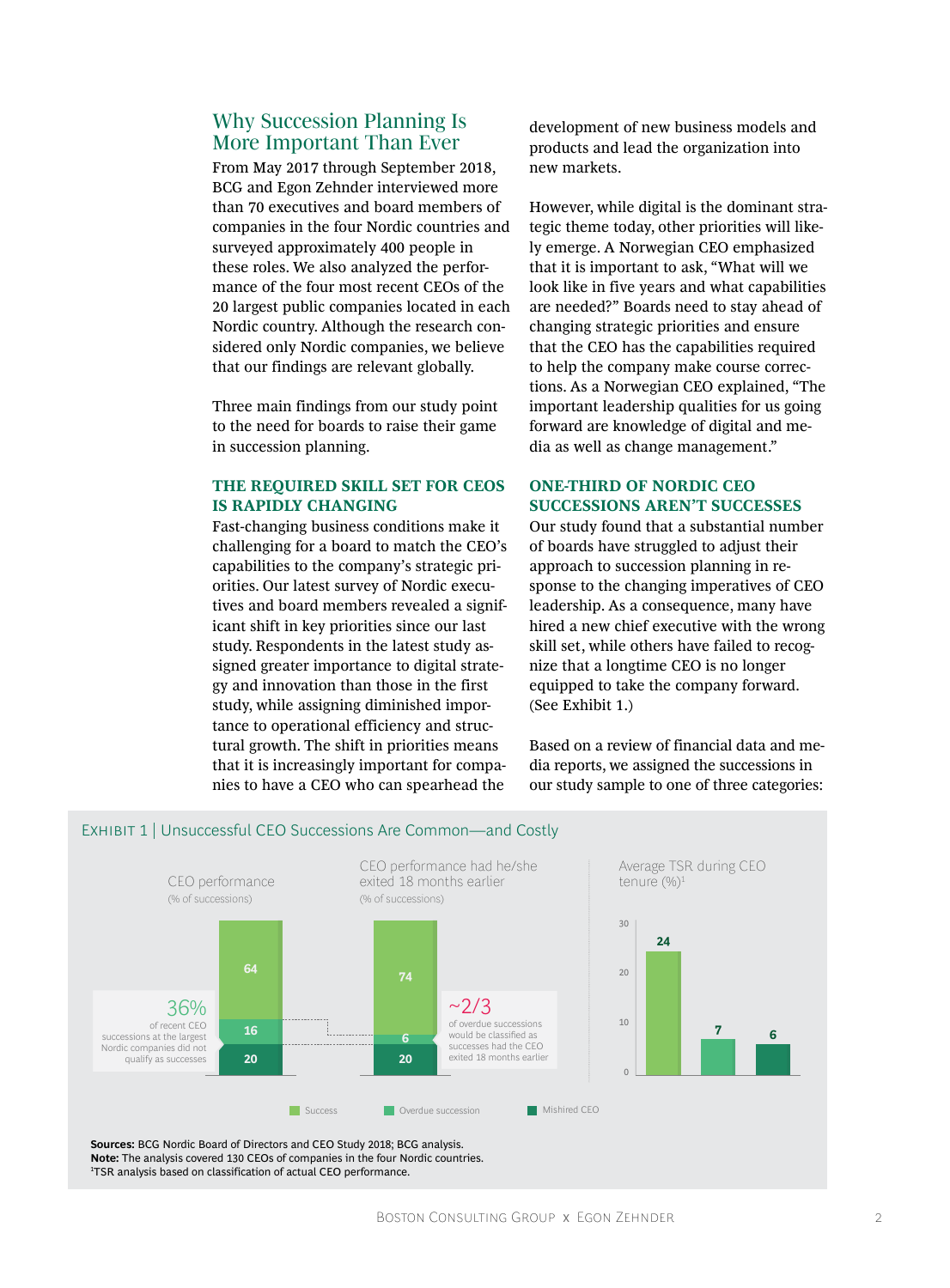- **Successes.** In 64% of the successions we reviewed, planning led to a positive outcome: the CEO remained in the role for at least three years and performed satisfactorily throughout a tenure free from scandals or unethical behavior.
- **Mishired CEOs.** In 20% of the successions in our study, the CEO was mishired—that is, he or she stayed in the position for less than three years or was fired because of performance issues, a scandal, or unethical behavior. We excluded CEOs who left voluntarily for reasons beyond the company's control (to take a more attractive position at another company, for example).
- **Overdue Successions.** In 16% of the successions, the board allowed the CEO to remain at the helm too long. We considered a succession to be overdue if the CEO held the position for at least three years but was fired or oversaw unsatisfactory financial performance at the end of his or her tenure. We again excluded CEOs who left voluntarily for reasons beyond the company's control. Companies that experienced overdue successions showed a decline in financial performance (relative to peers and their own subsequent performance) beginning approximately 18 months, on average, before the CEO's departure. These same companies showed a significant improvement in performance shortly after a new CEO took over. Had the CEOs whose final years saw declining performance exited 18 months earlier, approximately two-thirds of those successions would have been categorized as successes based on our criteria.

The benefits of a successful CEO succession are significant. Our analysis indicates that companies with a successful CEO generate TSR that is three times higher, on average, than that of companies with mishired CEOs or overdue successions. Further, failing to remove an unsuccessful leader is costly. In the last 18 months of a poorly performing CEO's tenure, companies generate TSR that is, on average, only 50% of what they achieved during the rest of the CEO's tenure.

#### **MANAGEMENT AND BOARDS DIFFER ON THEIR COMPANIES' SUCCESSION-PLANNING CAPABILITIES**

Are boards ready for the challenges? Our survey found that board members and executives rate their board's successionplanning capabilities quite differently. (See Exhibit 2.)

More than three-quarters of board members believe that their board manages succession planning as a systematic and continuous process rather than as a one-off event—but only about one-half of executives agree. Nearly two-thirds of board members say that they have a systematic process in place to monitor and ensure compliance with succession-planning requirements or have systematic plans to manage urgent successions, but fewer than half of executives share these views. We received similarly divergent responses from these two groups when we asked whether the board has a subcommittee that effectively manages CEO succession planning.

Moreover, two-thirds of executives said that their board's assessments of key executives and the leadership pipeline could benefit from more rigor and objectivity. In addition, nearly three in four executives indicated that their boards should be more active in succession planning and leadership development.

# Building a Systematic Approach to Succession

What are companies that already take a systematic approach to succession planning and talent development doing right? Our survey and discussions with Nordic executives and board members revealed a set of best practices that can help ensure that planning is guided more by science than by art.

### **PLANNING AHEAD**

Study participants emphasized the importance of taking a strategic perspective, assigning clear oversight responsibilities, and getting an early start.

Link succession to strategy. Our survey found that two-thirds of Nordic companies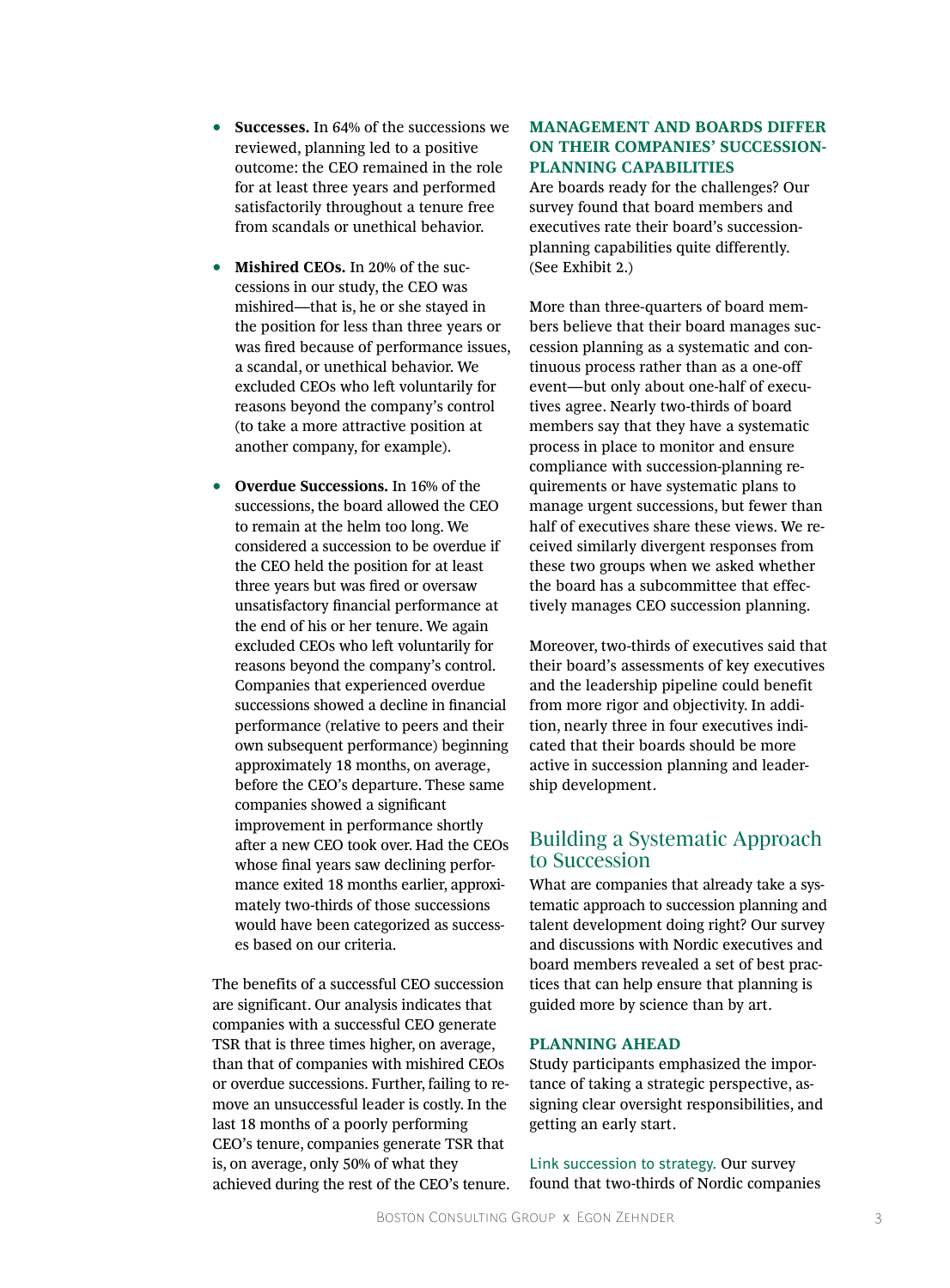#### Exhibit 2 | Executives and Boards Differ on Succession-Planning Capabilities

The board manages succession planning and leadership development as a systematic and continuous process rather than a one-off event



The board has systematic plans to manage CEO succession if a change were needed immediately



The board has a systematic process in place to monitor and ensure compliance with succession-planning requirements



The board has a subcommittee that effectively manages CEO succession planning and leadership development



**Source:** BCG Nordic Board of Directors and CEO Study 2018.

**Note:** Management respondents include CEOs and chief human resources officers. Board respondents include chairs and board members.

have established a clear link between succession planning and corporate strategy. A Finnish CEO described a two-part process that creates this link. The board assesses whether the current CEO and other leaders have the capabilities required to implement strategic priorities. And the board plans succession so the leadership team will have the capabilities that will enable it to pursue those priorities. The CEO explained: "You need both maintenance and change, as well as the ability to act fast when the time comes to select a new leader."

#### Establish a responsible board committee.

Approximately half of survey respondents said that their company has a board committee that effectively manages CEO succession. The chairwoman of a Norwegian company stressed the importance of assigning responsibility for succession planning to a specific committee. "We have extended the remuneration committee's mandate to include diversity and succession," she said. The committee follows an annual process for succession planning, uses a comprehensive set of structures to

evaluate candidates, and receives administrative support for implementing initiatives. The committee oversees the vetting of candidates for CEO succession and has specific successors identified at all times.

#### Pursue transparent and early planning.

Only 55% of survey respondents indicated that their board conducts regular sessions to comprehensively review potential internal CEO successors. The share drops to one-third when it comes to active oversight of potential external successors during periods without an active CEO selection process. Best-practice companies regard succession planning as an ongoing process. A Swedish CEO pointed to the value of having a transparent succession process and getting an early start. The company's internal hunt for a successor begins three to four years into a CEO's eight-year tenure. When the CEO is ready to transition out of the role, the successor is already identified and prepared to take the helm.

#### **TALENT DEVELOPMENT**

Succession planning must be supported by best practices in talent development. Study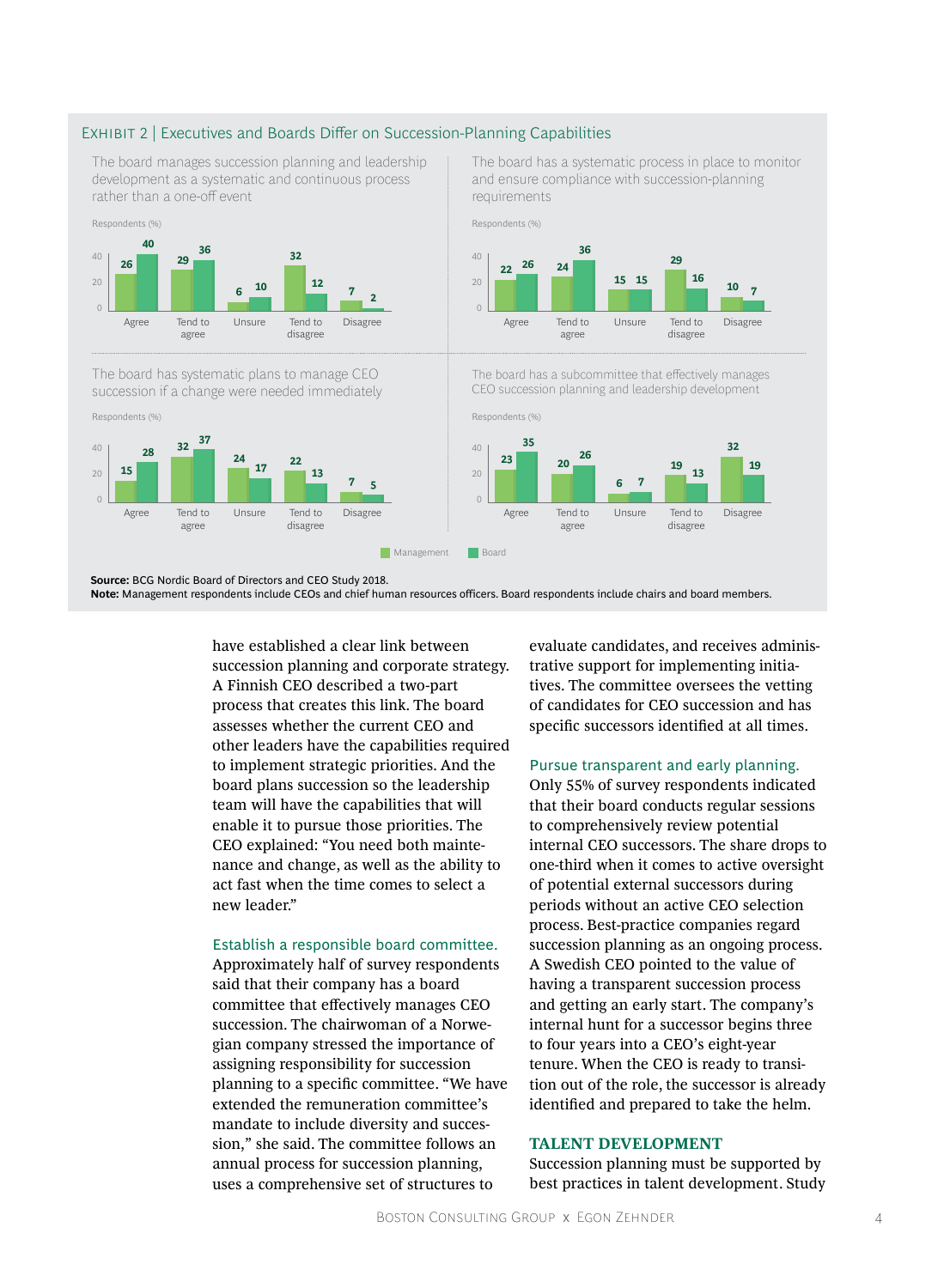participants cited the importance of having a structured review process, a deep pipeline, and HR support.

#### Establish an annual review process.

Among survey participants, 60% said they want their company to take a more systematic and objective approach to assessments of potential successors. A Norwegian chairman said that his board conducts an annual meeting at which members evaluate internal candidates in the CEO pipeline using objective criteria, including targets and milestones. Board members discuss the outcomes of a candidate's stretch assignments (rotations that take candidates outside their comfort zone) and the quality of a candidate's board presentations. Following the discussions, the board ranks candidates and recommends new assignments that will promote their development. This process frontloads the effort involved in selecting a new CEO. "When the time comes for an actual succession, the choice is rather clear," the chairman said.

Companies can maximize the benefits of this practice by ensuring that the board has the right mix of industry specialists and former corporate leaders with experience in succession planning or HR generally. Additionally, comparisons with external benchmarks can help companies gauge the effectiveness of their annual process against that of competitors.

Establish a deep pipeline. A Danish chairman recommended that boards oversee a pipeline of the 25 to 30 most talented executives at the company. He explained that his board is responsible for succession decisions at the C-level and one level below. Board members maintain oversight by asking these executives to give presentations to the board, participating in informal workshops with executives, and traveling to meet with them. Management team members present the board with their perspective on the top succession candidates during an annual talent review meeting.

Ensure that HR is engaged. A majority of survey respondents (80%) believe that their company's HR function is capable of

facilitating succession planning and leadership development. A Finnish chairman said that his board relies on a strong HR function to facilitate these processes. HR identifies stretch assignments for candidates and ensures that the pipeline contains a sufficient number of candidates with the right qualifications. "The strength of a company's HR function determines how well the board can prepare for succession planning and leadership development," the chairman observed.

A Norwegian chief human resources officer said that her company uses internal training programs for executives as an opportunity to gauge leadership potential. "This gives us a unique opportunity to observe these leaders," she said.

# A Structured Process Across the CEO Life Cycle

Taken together, our study's findings point to the need for boards to approach succession planning as a continuous, structured process. Proactive planning must occur during each phase of the CEO life cycle. (See Exhibit 3.) A significant degree of facilitation, such as by a qualified chief human resources officer, is essential to establishing this structure and instilling discipline.

Based on our study findings and experience, BCG and Egon Zehnder have compiled a chairperson's checklist for succession planning. All board members should challenge themselves to answer each of these questions. In many cases, the answers will indicate that boards need to adopt the types of best practices we have discussed.

#### **STRATEGY AND OPERATING MODEL**

- Does the company's strategy provide the foundation for our discussions of succession planning?
- Do we treat succession planning as a capricious art or as a standardized science?
- Is our HR function capable of facilitating the board´s succession-planning process?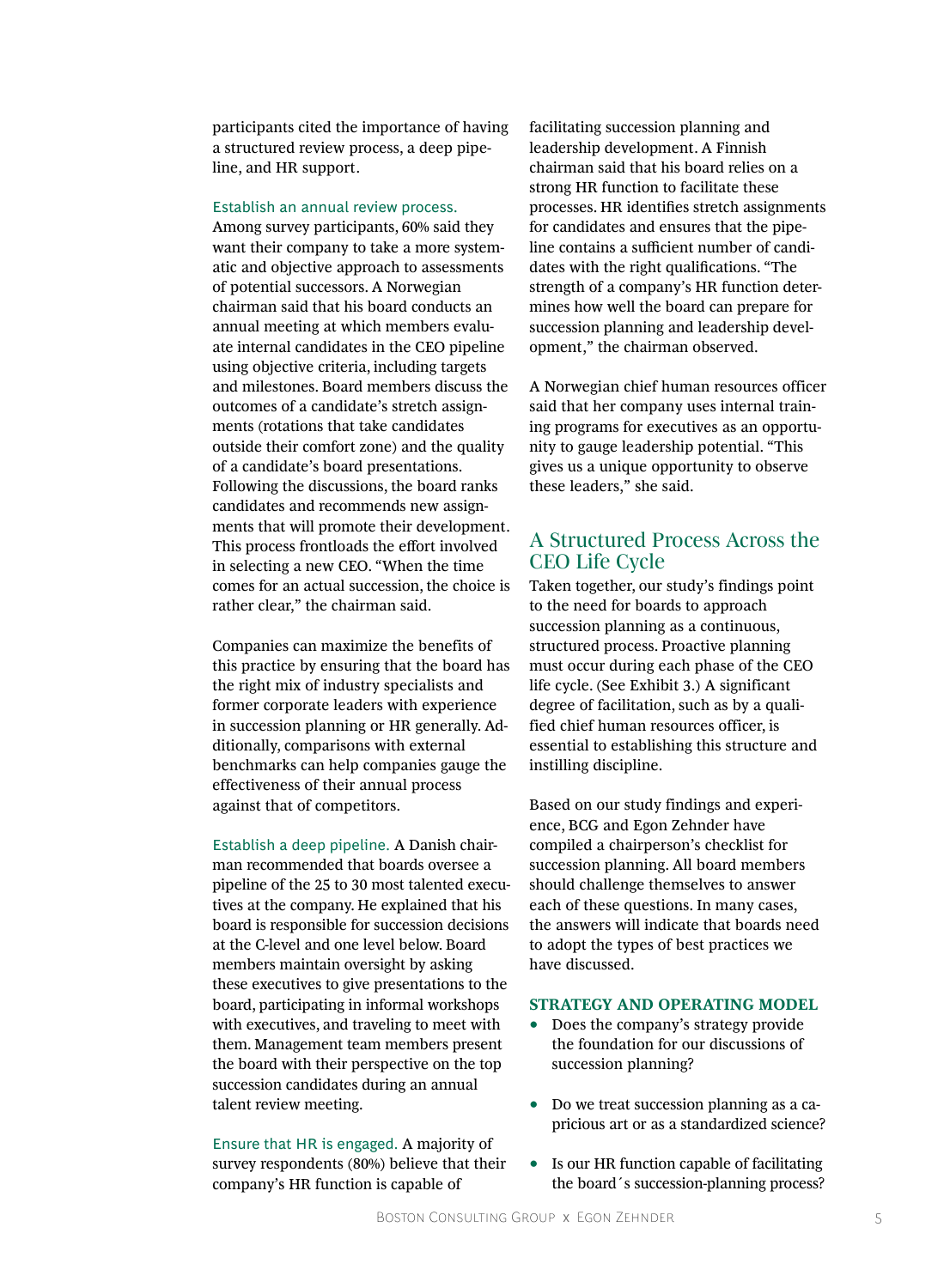

- Do we have an in-depth understanding of the core profile (experiences, skills, knowledge, and personal qualities) required of the next CEO?
- Are the board and the CEO aligned on how to conduct CEO succession planning?

#### **SELECTION PROCESS**

- Is the selection process sufficiently objective, so that most board members would arrive at the same choice for CEO?
- Does the pipeline include at least three candidates who could be a successful CEO over the long term and are currently ready to assume the role?
- Are we being honest with ourselves about the readiness of candidates in the pipeline to become the CEO if the transition needed to happen immediately?
- Are we able to benchmark our internal talent against the best-in-class external talent?

#### **ONBOARDING PROCESS**

• Do we prepare our newly chosen CEOs well enough to enable them to fully

apply their enthusiasm and energy from day one?

#### **MANAGING THE CEO TALENT PIPELINE**

- Does the board know the organization's top 25 to 50 most talented leaders?
- Do our processes for identifying, assessing, and developing leadership talent enable us to create a broad and deep pipeline?
- Does our company's CEO pipeline reflect our overall diversity goals?
- Are our views of candidates in the pipeline based on independent interactions, in addition to distilled information and planned meetings facilitated by management?

#### **EXIT PROCESS**

- Do we modify our ongoing approach to the succession planning process when the current CEO is about to exit?
- Are we ready, willing, and able to fire the CEO if we believe that the company needs a leader with a different profile in order to achieve continued success and growth?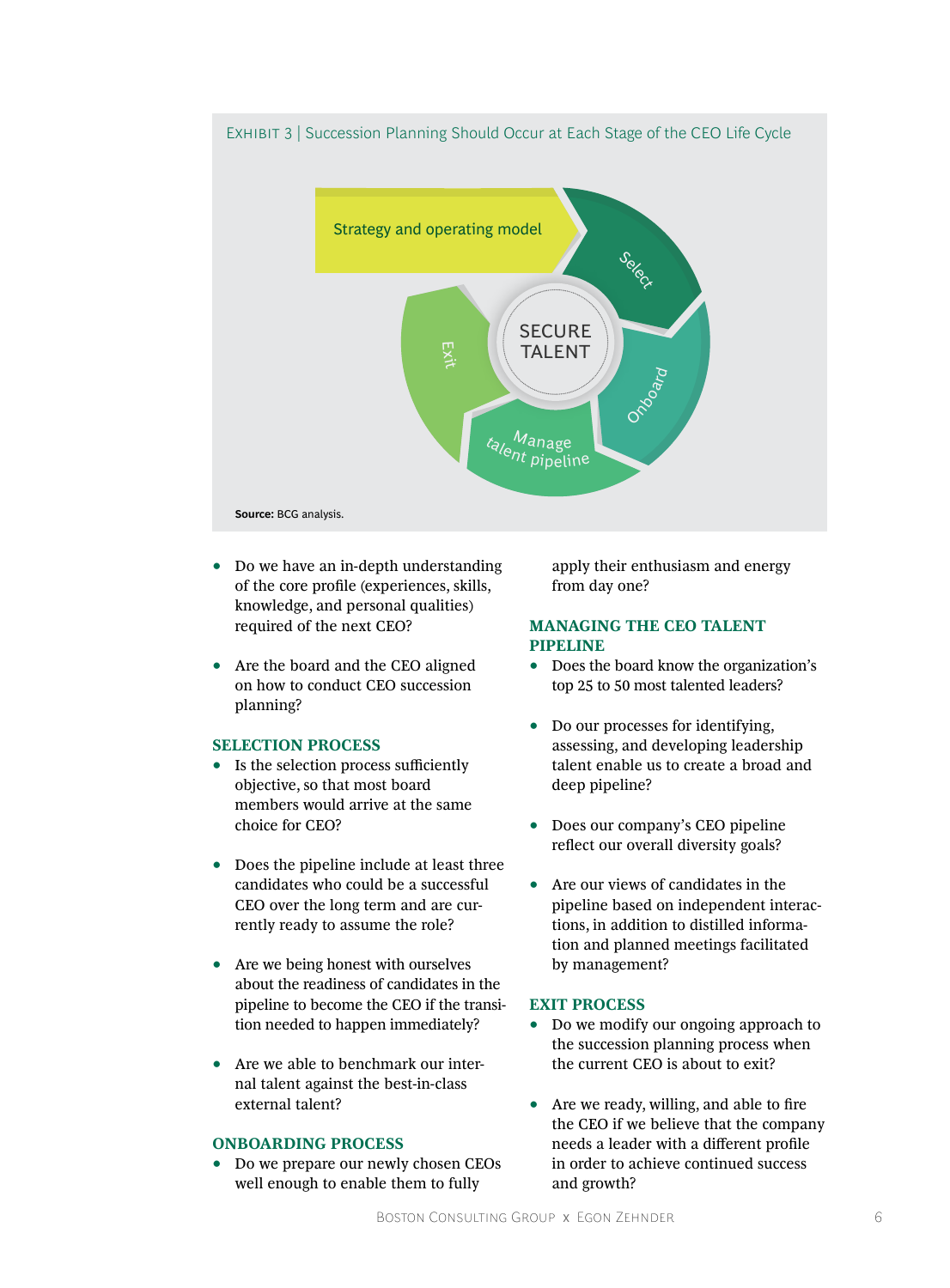**A DECADE AGO, A generalist CEO could meet the challenges facing most com**panies. Today, each board must tailor its planning so that it can hire a CEO with the capabilities required to address its distinctive strategic challenges and priorities. To

do this, boards must move beyond art in succession planning. Those boards that transition to a structured and disciplined approach will ensure that the right person is leading the company at the right time.

#### **About the Authors**

**[Ketil Gjerstad](https://www.bcg.com/about/people/experts/ketil-gjerstad.aspx)** is a senior partner and managing director in the Oslo office of Boston Consulting Group. You may contact him by email at [gjerstad.ketil@bcg.com](mailto:gjerstad.ketil%40bcg.com?subject=).

**[Petter Eilertsen](https://www.egonzehnder.com/office/oslo/consultant/petter-eilertsen)** is a partner in the Oslo office of Egon Zehnder. You may contact him by email at [petter.eilertsen@egonzehnder.com](mailto:petter.eilertsen%40egonzehnder.com?subject=).

**[Tomas Nordahl](https://www.bcg.com/about/people/experts/tomas-nordahl.aspx)** is a senior partner and managing director in BCG's Stockholm office. You may contact him by email at [nordahl.tomas@bcg.com](mailto:nordahl.tomas%40bcg.com?subject=).

**[Jacob Rasin](https://www.egonzehnder.com/office/stockholm/consultant/jacob-rasin)** is a partner in Egon Zehnder's Stockholm office. You may contact him by email at [jacob.rasin@egonzehnder.com](mailto:jacob.rasin%40egonzehnder.com?subject=).

**[Tuukka Seppä](https://www.bcg.com/about/people/experts/tuukka-seppa.aspx)** is a senior partner and managing director in BCG's Helsinki office. You may contact him by email at [seppa.tuukka@bcg.com](mailto:seppa.tuukka%40bcg.com?subject=).

**[Heikki Kivilaakso](https://www.egonzehnder.com/office/helsinki/consultant/heikki-kivilaakso)** is a principal in Egon Zehnder's Helsinki office. You may contact him by email at [heikki.kivilaakso@egonzehnder.com](mailto:heikki.kivilaakso%40egonzehnder.com?subject=).

**[Mai-Britt Poulsen](https://www.bcg.com/en-us/about/people/experts/mai-britt-poulsen.aspx)** is a partner and managing director in BCG's Copenhagen office. You may contact her by email at [poulsen.mai-britt@bcg.com](mailto:poulsen.mai-britt%40bcg.com?subject=).

**[Christian Fischer](https://www.egonzehnder.com/office/copenhagen/consultant/christian-fischer)** is a partner in Egon Zehnder's Copenhagen office. You may contact him by email at [christian.fischer@egonzehnder.com](mailto:christian.fischer%40egonzehnder.com?subject=).

**Jens R. Jenssen** is a senior advisor to BCG. He is also director of the Future of Boards Program at the Centre for International Human Resource Management, University of Cambridge Judge Business School. You may contact him by email at [jensjenssen2016@gmail.com](mailto:jensjenssen2016%40gmail.com?subject=).

#### **Acknowledgments**

The authors would like to thank Christopher Minora of BCG for orchestrating the study process and supporting the analysis.

Egon Zehnder is the world's leadership advisory firm, sharing one goal: to transform people, organizations, and the world through great leadership. We know what great leaders can do and are passionate about delivering the best leadership solutions for our clients. As One Firm, our more than 450 Consultants in 68 offices and 40 countries bring our individual strengths to form one powerful collaborative team. We partner closely with public and private corporations, family-owned enterprises, and non-profit and government agencies to provide Board advisory services, CEO search and succession, executive search, executive assessment, leadership development, and organizational transformation. We share a commitment to and pride in doing work that contributes to successful careers, stronger companies, and a better world. For more information, visit www.egonzehnder.com and follow us on LinkedIn and Twitter.

Boston Consulting Group partners with leaders in business and society to tackle their most important challenges and capture their greatest opportunities. BCG was the pioneer in business strategy when it was founded in 1963. Today, we help clients with total transformation—inspiring complex change, enabling organizations to grow, building competitive advantage, and driving bottom-line impact.

To succeed, organizations must blend digital and human capabilities. Our diverse, global teams bring deep industry and functional expertise and a range of perspectives to spark change. BCG delivers solutions